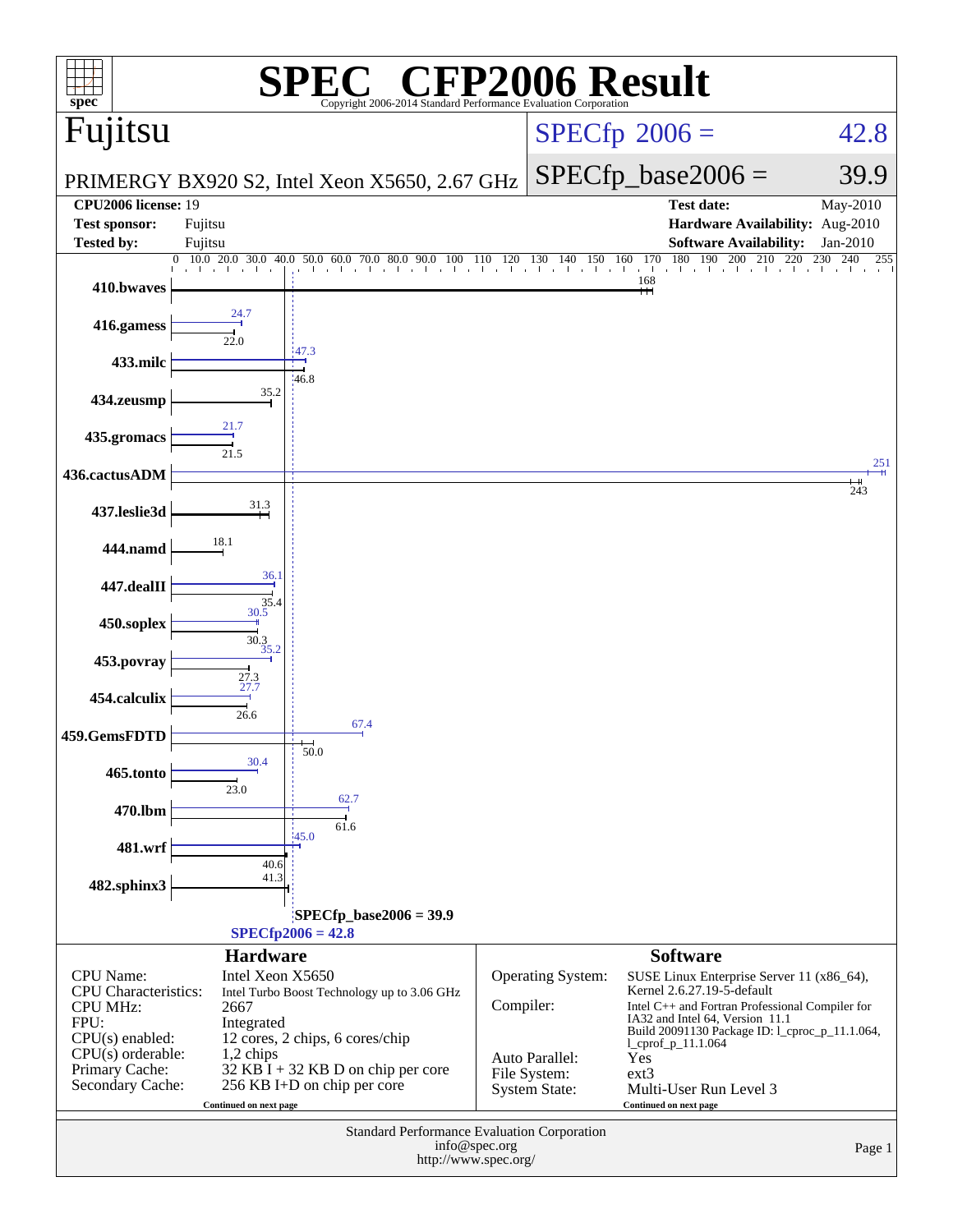

|                  | TICHTH THUIC                                                                                             |             |                |       |                |       |                |              |                |              |                |              |
|------------------|----------------------------------------------------------------------------------------------------------|-------------|----------------|-------|----------------|-------|----------------|--------------|----------------|--------------|----------------|--------------|
|                  |                                                                                                          | <b>Base</b> |                |       |                |       | <b>Peak</b>    |              |                |              |                |              |
| <b>Benchmark</b> | <b>Seconds</b>                                                                                           | Ratio       | <b>Seconds</b> | Ratio | <b>Seconds</b> | Ratio | <b>Seconds</b> | <b>Ratio</b> | <b>Seconds</b> | <b>Ratio</b> | <b>Seconds</b> | <b>Ratio</b> |
| 410.bwayes       | 79.9                                                                                                     | 170         | 81.9           | 166   | 80.9           | 168   | 79.9           | 170          | 81.9           | 166          | 80.9           | 168          |
| 416.gamess       | 889                                                                                                      | 22.0        | 889            | 22.0  | 887            | 22.1  | <u>794</u>     | 24.7         | 793            | 24.7         | 794            | 24.7         |
| 433.milc         | 196                                                                                                      | 46.8        | 196            | 46.7  | 195            | 47.0  | 194            | 47.4         | 194            | 47.3         | 195            | 47.1         |
| 434.zeusmp       | 258                                                                                                      | 35.2        | 259            | 35.2  | 261            | 34.9  | 258            | 35.2         | 259            | 35.2         | 261            | 34.9         |
| 435.gromacs      | 332                                                                                                      | 21.5        | 333            | 21.5  | 333            | 21.5  | 329            | 21.7         | 328            | 21.8         | 329            | 21.7         |
| 436.cactusADM    | 49.8                                                                                                     | 240         | 49.0           | 244   | 49.2           | 243   | 48.6           | 246          | 47.6           | 251          | 47.4           | 252          |
| 437.leslie3d     | 301                                                                                                      | 31.3        | 273            | 34.4  | 302            | 31.2  | 301            | 31.3         | 273            | 34.4         | 302            | 31.2         |
| 444.namd         | 442                                                                                                      | 18.2        | 442            | 18.1  | 442            | 18.1  | 442            | 18.2         | 442            | <b>18.1</b>  | 442            | 18.1         |
| 447.dealII       | 323                                                                                                      | 35.4        | 323            | 35.4  | 323            | 35.5  | 315            | 36.3         | 317            | 36.1         | 317            | 36.1         |
| 450.soplex       | 275                                                                                                      | 30.3        | 276            | 30.3  | 276            | 30.2  | 273            | 30.5         | 273            | 30.5         | 279            | 29.9         |
| 453.povray       | 195                                                                                                      | 27.3        | 195            | 27.3  | 197            | 27.0  | 151            | 35.2         | 152            | 35.0         | 151            | 35.2         |
| 454.calculix     | 311                                                                                                      | 26.5        | 310            | 26.6  | 310            | 26.6  | 298            | 27.7         | 297            | 27.7         | 297            | 27.8         |
| 459.GemsFDTD     | 212                                                                                                      | 50.0        | 230            | 46.2  | 212            | 50.0  | 157            | 67.4         | 157            | 67.4         | 157            | 67.6         |
| 465.tonto        | 428                                                                                                      | 23.0        | 429            | 23.0  | 428            | 23.0  | 323            | 30.4         | 323            | 30.4         | 323            | 30.5         |
| 470.1bm          | 223                                                                                                      | 61.5        | 223            | 61.6  | 223            | 61.6  | 219            | 62.7         | 219            | 62.7         | 220            | 62.5         |
| 481.wrf          | 277                                                                                                      | 40.4        | 275            | 40.6  | 274            | 40.8  | 247            | 45.3         | 248            | 45.0         | 248            | 45.0         |
| 482.sphinx3      | 471                                                                                                      | 41.3        | 470            | 41.5  | 475            | 41.0  | 471            | 41.3         | 470            | 41.5         | 475            | 41.0         |
|                  | Results appear in the order in which they were run. Bold underlined text indicates a median measurement. |             |                |       |                |       |                |              |                |              |                |              |

#### **[Operating System Notes](http://www.spec.org/auto/cpu2006/Docs/result-fields.html#OperatingSystemNotes)**

'ulimit -s unlimited' was used to set the stacksize to unlimited prior to run

#### **[Platform Notes](http://www.spec.org/auto/cpu2006/Docs/result-fields.html#PlatformNotes)**

 BIOS configuration: Data Reuse Optimization = Disable Intel HT Technology = Disable Performance/Power Setting = Traditional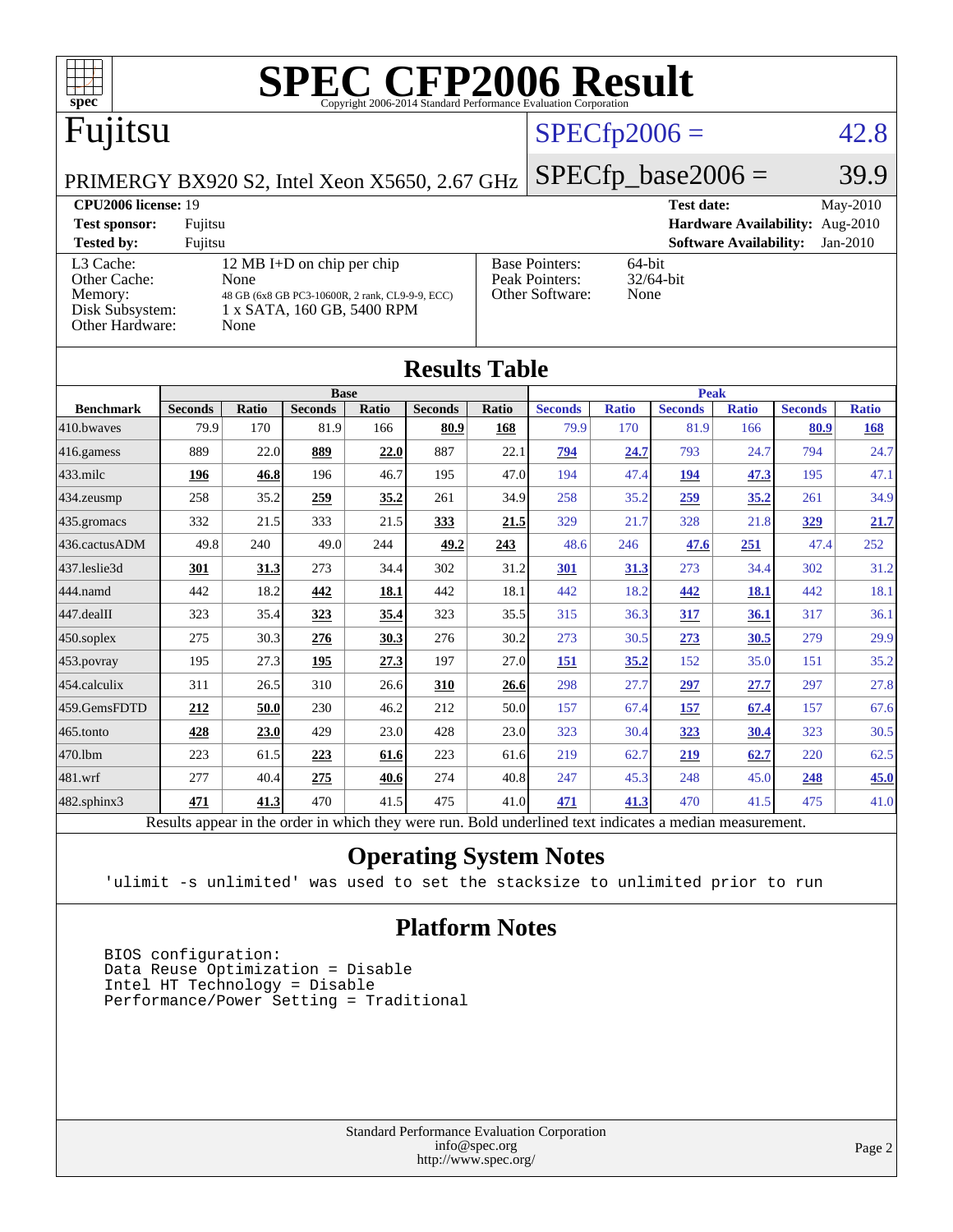

# **[SPEC CFP2006 Result](http://www.spec.org/auto/cpu2006/Docs/result-fields.html#SPECCFP2006Result)**

# Fujitsu

### $SPECfp2006 = 42.8$  $SPECfp2006 = 42.8$

PRIMERGY BX920 S2, Intel Xeon X5650, 2.67 GHz  $SPECTp\_base2006 = 39.9$ 

**[Tested by:](http://www.spec.org/auto/cpu2006/Docs/result-fields.html#Testedby)** Fujitsu **[Software Availability:](http://www.spec.org/auto/cpu2006/Docs/result-fields.html#SoftwareAvailability)** Jan-2010

**[CPU2006 license:](http://www.spec.org/auto/cpu2006/Docs/result-fields.html#CPU2006license)** 19 **[Test date:](http://www.spec.org/auto/cpu2006/Docs/result-fields.html#Testdate)** May-2010 **[Test sponsor:](http://www.spec.org/auto/cpu2006/Docs/result-fields.html#Testsponsor)** Fujitsu **[Hardware Availability:](http://www.spec.org/auto/cpu2006/Docs/result-fields.html#HardwareAvailability)** Aug-2010

#### **[General Notes](http://www.spec.org/auto/cpu2006/Docs/result-fields.html#GeneralNotes)**

 OMP\_NUM\_THREADS set to number of cores KMP\_AFFINITY set to granularity=fine,scatter KMP\_STACKSIZE set to 200M For information about Fujitsu please visit: <http://www.fujitsu.com> Binaries were compiled on SLES 10 with Binutils 2.18.50.0.7.20080502

**[Base Compiler Invocation](http://www.spec.org/auto/cpu2006/Docs/result-fields.html#BaseCompilerInvocation)**

[C benchmarks](http://www.spec.org/auto/cpu2006/Docs/result-fields.html#Cbenchmarks):  $-m64$ 

[C++ benchmarks:](http://www.spec.org/auto/cpu2006/Docs/result-fields.html#CXXbenchmarks) [icpc -m64](http://www.spec.org/cpu2006/results/res2010q3/cpu2006-20100702-12075.flags.html#user_CXXbase_intel_icpc_64bit_bedb90c1146cab66620883ef4f41a67e)

[Fortran benchmarks](http://www.spec.org/auto/cpu2006/Docs/result-fields.html#Fortranbenchmarks): [ifort -m64](http://www.spec.org/cpu2006/results/res2010q3/cpu2006-20100702-12075.flags.html#user_FCbase_intel_ifort_64bit_ee9d0fb25645d0210d97eb0527dcc06e)

[Benchmarks using both Fortran and C](http://www.spec.org/auto/cpu2006/Docs/result-fields.html#BenchmarksusingbothFortranandC): [icc -m64](http://www.spec.org/cpu2006/results/res2010q3/cpu2006-20100702-12075.flags.html#user_CC_FCbase_intel_icc_64bit_0b7121f5ab7cfabee23d88897260401c) [ifort -m64](http://www.spec.org/cpu2006/results/res2010q3/cpu2006-20100702-12075.flags.html#user_CC_FCbase_intel_ifort_64bit_ee9d0fb25645d0210d97eb0527dcc06e)

### **[Base Portability Flags](http://www.spec.org/auto/cpu2006/Docs/result-fields.html#BasePortabilityFlags)**

| 410.bwaves: -DSPEC CPU LP64                |                                                                |
|--------------------------------------------|----------------------------------------------------------------|
| 416.gamess: -DSPEC_CPU_LP64                |                                                                |
| 433.milc: -DSPEC CPU LP64                  |                                                                |
| 434.zeusmp: -DSPEC_CPU_LP64                |                                                                |
| 435.gromacs: -DSPEC_CPU_LP64 -nofor_main   |                                                                |
| 436.cactusADM: -DSPEC CPU LP64 -nofor main |                                                                |
| 437.leslie3d: -DSPEC CPU LP64              |                                                                |
| 444.namd: -DSPEC CPU LP64                  |                                                                |
| 447.dealII: -DSPEC_CPU LP64                |                                                                |
| 450.soplex: -DSPEC_CPU_LP64                |                                                                |
| 453.povray: -DSPEC_CPU_LP64                |                                                                |
| 454.calculix: -DSPEC CPU LP64 -nofor main  |                                                                |
| 459.GemsFDTD: - DSPEC_CPU LP64             |                                                                |
| 465.tonto: - DSPEC CPU LP64                |                                                                |
| 470.1bm: - DSPEC CPU LP64                  |                                                                |
|                                            | 481.wrf: -DSPEC CPU_LP64 -DSPEC_CPU_CASE_FLAG -DSPEC_CPU_LINUX |
| 482.sphinx3: -DSPEC_CPU_LP64               |                                                                |
|                                            |                                                                |

## **[Base Optimization Flags](http://www.spec.org/auto/cpu2006/Docs/result-fields.html#BaseOptimizationFlags)**

[C benchmarks](http://www.spec.org/auto/cpu2006/Docs/result-fields.html#Cbenchmarks):

[-xSSE4.2](http://www.spec.org/cpu2006/results/res2010q3/cpu2006-20100702-12075.flags.html#user_CCbase_f-xSSE42_f91528193cf0b216347adb8b939d4107) [-ipo](http://www.spec.org/cpu2006/results/res2010q3/cpu2006-20100702-12075.flags.html#user_CCbase_f-ipo) [-O3](http://www.spec.org/cpu2006/results/res2010q3/cpu2006-20100702-12075.flags.html#user_CCbase_f-O3) [-no-prec-div](http://www.spec.org/cpu2006/results/res2010q3/cpu2006-20100702-12075.flags.html#user_CCbase_f-no-prec-div) [-static](http://www.spec.org/cpu2006/results/res2010q3/cpu2006-20100702-12075.flags.html#user_CCbase_f-static) [-parallel](http://www.spec.org/cpu2006/results/res2010q3/cpu2006-20100702-12075.flags.html#user_CCbase_f-parallel) [-opt-prefetch](http://www.spec.org/cpu2006/results/res2010q3/cpu2006-20100702-12075.flags.html#user_CCbase_f-opt-prefetch)

Continued on next page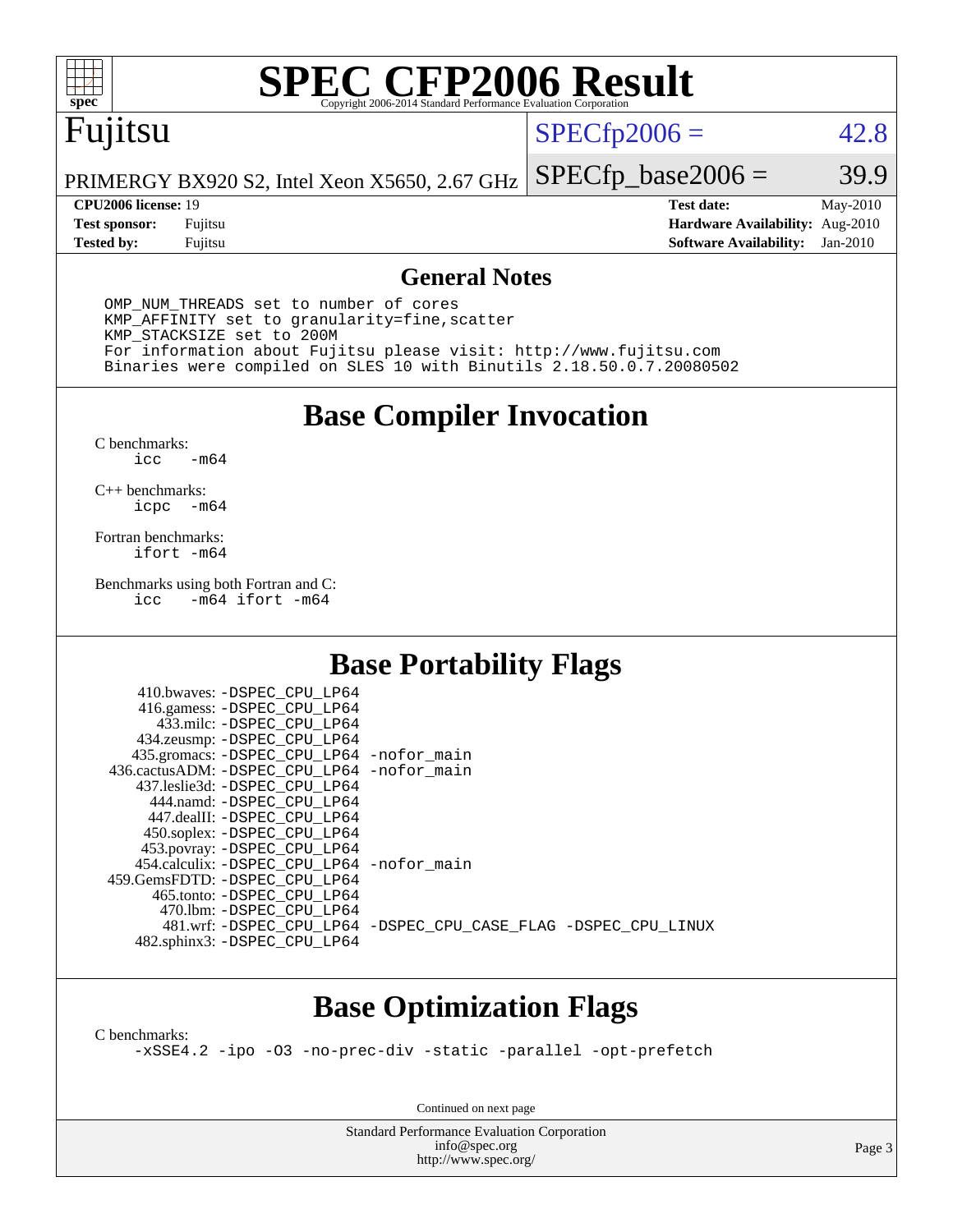

# **[SPEC CFP2006 Result](http://www.spec.org/auto/cpu2006/Docs/result-fields.html#SPECCFP2006Result)**

# Fujitsu

 $SPECTp2006 = 42.8$ 

PRIMERGY BX920 S2, Intel Xeon X5650, 2.67 GHz  $SPECfp\_base2006 = 39.9$ 

**[CPU2006 license:](http://www.spec.org/auto/cpu2006/Docs/result-fields.html#CPU2006license)** 19 **[Test date:](http://www.spec.org/auto/cpu2006/Docs/result-fields.html#Testdate)** May-2010 **[Test sponsor:](http://www.spec.org/auto/cpu2006/Docs/result-fields.html#Testsponsor)** Fujitsu **[Hardware Availability:](http://www.spec.org/auto/cpu2006/Docs/result-fields.html#HardwareAvailability)** Aug-2010 **[Tested by:](http://www.spec.org/auto/cpu2006/Docs/result-fields.html#Testedby)** Fujitsu **[Software Availability:](http://www.spec.org/auto/cpu2006/Docs/result-fields.html#SoftwareAvailability)** Jan-2010

# **[Base Optimization Flags \(Continued\)](http://www.spec.org/auto/cpu2006/Docs/result-fields.html#BaseOptimizationFlags)**

[C++ benchmarks:](http://www.spec.org/auto/cpu2006/Docs/result-fields.html#CXXbenchmarks) [-xSSE4.2](http://www.spec.org/cpu2006/results/res2010q3/cpu2006-20100702-12075.flags.html#user_CXXbase_f-xSSE42_f91528193cf0b216347adb8b939d4107) [-ipo](http://www.spec.org/cpu2006/results/res2010q3/cpu2006-20100702-12075.flags.html#user_CXXbase_f-ipo) [-O3](http://www.spec.org/cpu2006/results/res2010q3/cpu2006-20100702-12075.flags.html#user_CXXbase_f-O3) [-no-prec-div](http://www.spec.org/cpu2006/results/res2010q3/cpu2006-20100702-12075.flags.html#user_CXXbase_f-no-prec-div) [-static](http://www.spec.org/cpu2006/results/res2010q3/cpu2006-20100702-12075.flags.html#user_CXXbase_f-static) [-parallel](http://www.spec.org/cpu2006/results/res2010q3/cpu2006-20100702-12075.flags.html#user_CXXbase_f-parallel) [-opt-prefetch](http://www.spec.org/cpu2006/results/res2010q3/cpu2006-20100702-12075.flags.html#user_CXXbase_f-opt-prefetch) [Fortran benchmarks](http://www.spec.org/auto/cpu2006/Docs/result-fields.html#Fortranbenchmarks): [-xSSE4.2](http://www.spec.org/cpu2006/results/res2010q3/cpu2006-20100702-12075.flags.html#user_FCbase_f-xSSE42_f91528193cf0b216347adb8b939d4107) [-ipo](http://www.spec.org/cpu2006/results/res2010q3/cpu2006-20100702-12075.flags.html#user_FCbase_f-ipo) [-O3](http://www.spec.org/cpu2006/results/res2010q3/cpu2006-20100702-12075.flags.html#user_FCbase_f-O3) [-no-prec-div](http://www.spec.org/cpu2006/results/res2010q3/cpu2006-20100702-12075.flags.html#user_FCbase_f-no-prec-div) [-static](http://www.spec.org/cpu2006/results/res2010q3/cpu2006-20100702-12075.flags.html#user_FCbase_f-static) [-parallel](http://www.spec.org/cpu2006/results/res2010q3/cpu2006-20100702-12075.flags.html#user_FCbase_f-parallel) [-opt-prefetch](http://www.spec.org/cpu2006/results/res2010q3/cpu2006-20100702-12075.flags.html#user_FCbase_f-opt-prefetch) [Benchmarks using both Fortran and C](http://www.spec.org/auto/cpu2006/Docs/result-fields.html#BenchmarksusingbothFortranandC):

[-xSSE4.2](http://www.spec.org/cpu2006/results/res2010q3/cpu2006-20100702-12075.flags.html#user_CC_FCbase_f-xSSE42_f91528193cf0b216347adb8b939d4107) [-ipo](http://www.spec.org/cpu2006/results/res2010q3/cpu2006-20100702-12075.flags.html#user_CC_FCbase_f-ipo) [-O3](http://www.spec.org/cpu2006/results/res2010q3/cpu2006-20100702-12075.flags.html#user_CC_FCbase_f-O3) [-no-prec-div](http://www.spec.org/cpu2006/results/res2010q3/cpu2006-20100702-12075.flags.html#user_CC_FCbase_f-no-prec-div) [-static](http://www.spec.org/cpu2006/results/res2010q3/cpu2006-20100702-12075.flags.html#user_CC_FCbase_f-static) [-parallel](http://www.spec.org/cpu2006/results/res2010q3/cpu2006-20100702-12075.flags.html#user_CC_FCbase_f-parallel) [-opt-prefetch](http://www.spec.org/cpu2006/results/res2010q3/cpu2006-20100702-12075.flags.html#user_CC_FCbase_f-opt-prefetch)

**[Peak Compiler Invocation](http://www.spec.org/auto/cpu2006/Docs/result-fields.html#PeakCompilerInvocation)**

[C benchmarks](http://www.spec.org/auto/cpu2006/Docs/result-fields.html#Cbenchmarks):  $\text{icc}$   $-\text{m64}$ 

[C++ benchmarks:](http://www.spec.org/auto/cpu2006/Docs/result-fields.html#CXXbenchmarks) [icpc -m64](http://www.spec.org/cpu2006/results/res2010q3/cpu2006-20100702-12075.flags.html#user_CXXpeak_intel_icpc_64bit_bedb90c1146cab66620883ef4f41a67e)

[Fortran benchmarks](http://www.spec.org/auto/cpu2006/Docs/result-fields.html#Fortranbenchmarks): [ifort -m64](http://www.spec.org/cpu2006/results/res2010q3/cpu2006-20100702-12075.flags.html#user_FCpeak_intel_ifort_64bit_ee9d0fb25645d0210d97eb0527dcc06e)

[Benchmarks using both Fortran and C](http://www.spec.org/auto/cpu2006/Docs/result-fields.html#BenchmarksusingbothFortranandC): [icc -m64](http://www.spec.org/cpu2006/results/res2010q3/cpu2006-20100702-12075.flags.html#user_CC_FCpeak_intel_icc_64bit_0b7121f5ab7cfabee23d88897260401c) [ifort -m64](http://www.spec.org/cpu2006/results/res2010q3/cpu2006-20100702-12075.flags.html#user_CC_FCpeak_intel_ifort_64bit_ee9d0fb25645d0210d97eb0527dcc06e)

### **[Peak Portability Flags](http://www.spec.org/auto/cpu2006/Docs/result-fields.html#PeakPortabilityFlags)**

Same as Base Portability Flags

## **[Peak Optimization Flags](http://www.spec.org/auto/cpu2006/Docs/result-fields.html#PeakOptimizationFlags)**

[C benchmarks](http://www.spec.org/auto/cpu2006/Docs/result-fields.html#Cbenchmarks):

 $433 \text{.}$ milc:  $-xSSE4$ .  $2(pass 2)$  - $prof-gen(pass 1)$  - $ipo(pass 2)$  [-O3](http://www.spec.org/cpu2006/results/res2010q3/cpu2006-20100702-12075.flags.html#user_peakPASS2_CFLAGSPASS2_LDFLAGS433_milc_f-O3) $(pass 2)$ [-no-prec-div](http://www.spec.org/cpu2006/results/res2010q3/cpu2006-20100702-12075.flags.html#user_peakPASS2_CFLAGSPASS2_LDFLAGS433_milc_f-no-prec-div)(pass 2) [-static](http://www.spec.org/cpu2006/results/res2010q3/cpu2006-20100702-12075.flags.html#user_peakPASS2_CFLAGSPASS2_LDFLAGS433_milc_f-static)(pass 2) [-prof-use](http://www.spec.org/cpu2006/results/res2010q3/cpu2006-20100702-12075.flags.html#user_peakPASS2_CFLAGSPASS2_LDFLAGS433_milc_prof_use_bccf7792157ff70d64e32fe3e1250b55)(pass 2) [-ansi-alias](http://www.spec.org/cpu2006/results/res2010q3/cpu2006-20100702-12075.flags.html#user_peakOPTIMIZE433_milc_f-ansi-alias)

 470.lbm: [-xSSE4.2](http://www.spec.org/cpu2006/results/res2010q3/cpu2006-20100702-12075.flags.html#user_peakPASS2_CFLAGSPASS2_LDFLAGS470_lbm_f-xSSE42_f91528193cf0b216347adb8b939d4107)(pass 2) [-prof-gen](http://www.spec.org/cpu2006/results/res2010q3/cpu2006-20100702-12075.flags.html#user_peakPASS1_CFLAGSPASS1_LDFLAGS470_lbm_prof_gen_e43856698f6ca7b7e442dfd80e94a8fc)(pass 1) [-ipo](http://www.spec.org/cpu2006/results/res2010q3/cpu2006-20100702-12075.flags.html#user_peakPASS2_CFLAGSPASS2_LDFLAGS470_lbm_f-ipo)(pass 2) [-O3](http://www.spec.org/cpu2006/results/res2010q3/cpu2006-20100702-12075.flags.html#user_peakPASS2_CFLAGSPASS2_LDFLAGS470_lbm_f-O3)(pass 2) [-no-prec-div](http://www.spec.org/cpu2006/results/res2010q3/cpu2006-20100702-12075.flags.html#user_peakPASS2_CFLAGSPASS2_LDFLAGS470_lbm_f-no-prec-div)(pass 2) [-static](http://www.spec.org/cpu2006/results/res2010q3/cpu2006-20100702-12075.flags.html#user_peakPASS2_CFLAGSPASS2_LDFLAGS470_lbm_f-static)(pass 2) [-prof-use](http://www.spec.org/cpu2006/results/res2010q3/cpu2006-20100702-12075.flags.html#user_peakPASS2_CFLAGSPASS2_LDFLAGS470_lbm_prof_use_bccf7792157ff70d64e32fe3e1250b55)(pass 2) [-parallel](http://www.spec.org/cpu2006/results/res2010q3/cpu2006-20100702-12075.flags.html#user_peakOPTIMIZE470_lbm_f-parallel) [-ansi-alias](http://www.spec.org/cpu2006/results/res2010q3/cpu2006-20100702-12075.flags.html#user_peakOPTIMIZE470_lbm_f-ansi-alias) [-auto-ilp32](http://www.spec.org/cpu2006/results/res2010q3/cpu2006-20100702-12075.flags.html#user_peakCOPTIMIZE470_lbm_f-auto-ilp32)

 $482$ .sphinx3: basepeak = yes

[C++ benchmarks:](http://www.spec.org/auto/cpu2006/Docs/result-fields.html#CXXbenchmarks)

Continued on next page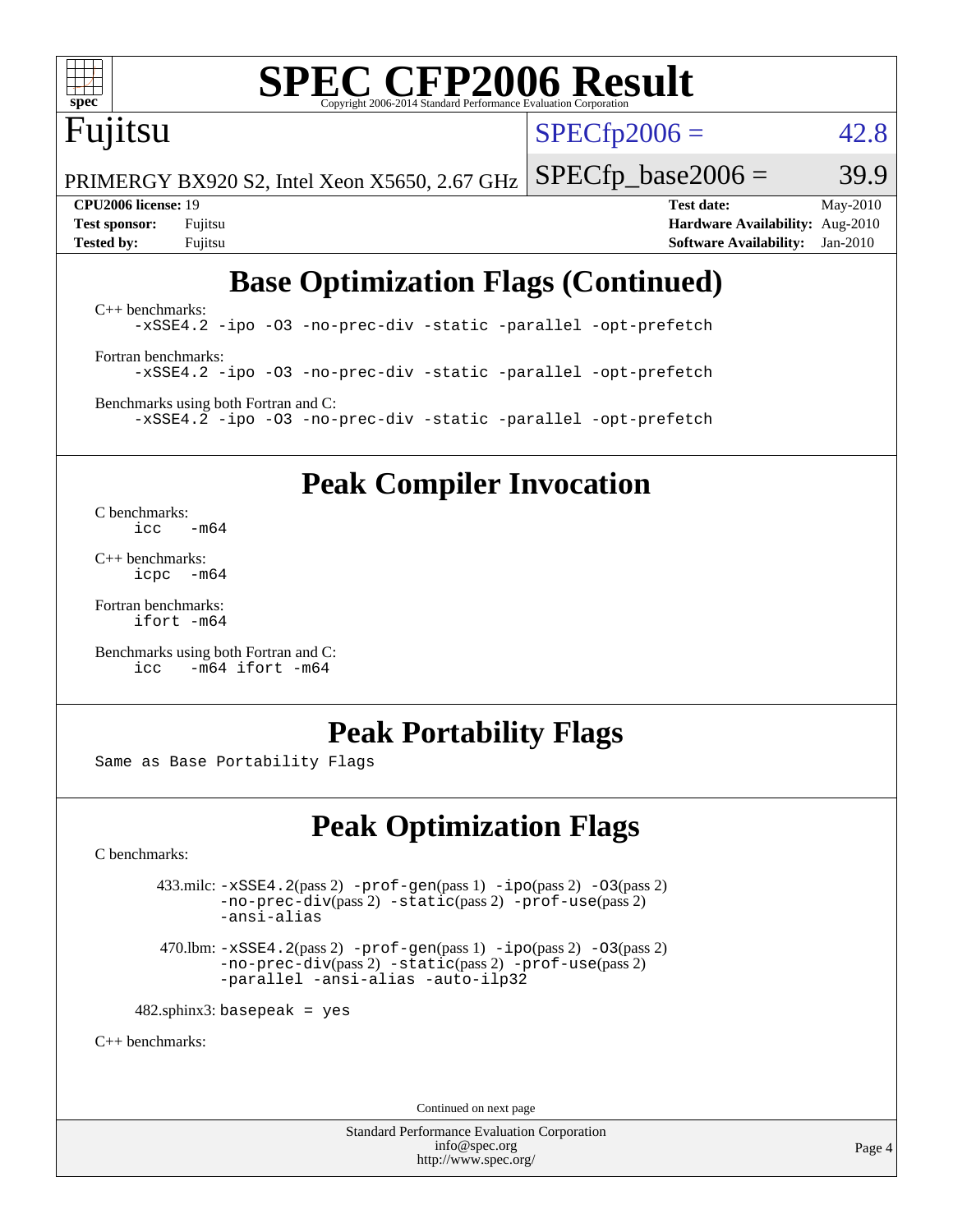